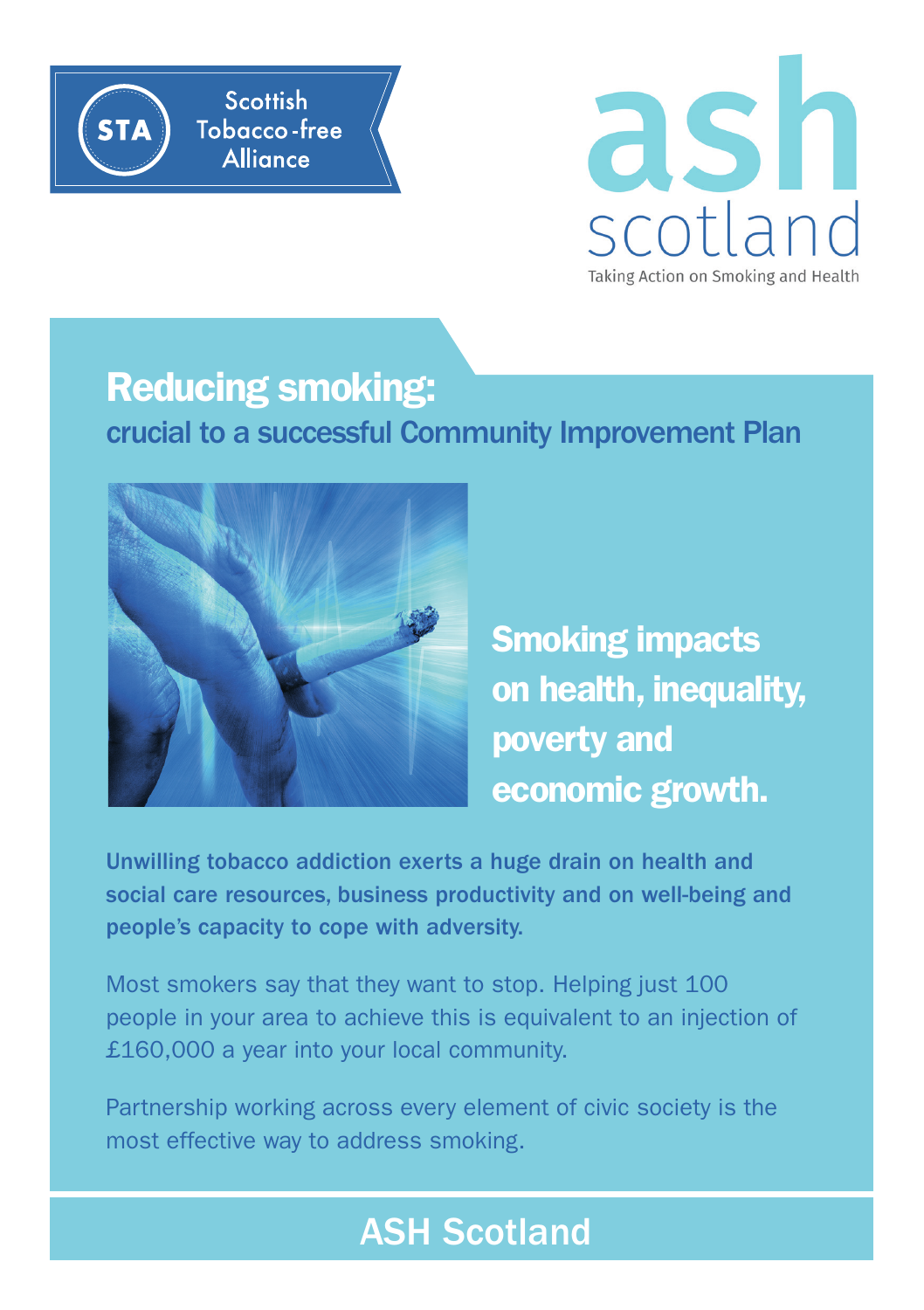# Health inequality

Smoking is the biggest preventable cause of illness and death. A smoker living in the most affluent area can expect significantly worse health outcomes than a non-smoker living in a deprived area.

The smoking prevalence in the most deprived communities is four times that of the richest. Almost half of adults who are permanently sick or disabled, or who are unemployed and seeking work, smoke tobacco.

Over a third of UK tobacco consumption is by people experiencing poor mental health. Tobacco use is also higher amongst the prison population, children in care and teenage mothers. Crucially in all of these groups most people say that they want to stop, so we cannot dismiss smoking as a freely chosen lifestyle choice. Usually it is not.

As part of its drive to reduce inequality the Scottish Government has pledged to create a tobacco-free generation by 2034 with less than 5% smoking prevalence.

## **Economics**

The loss of productivity due to excess absenteeism, smoking breaks and lost output due to premature death costs the Scottish economy hundreds of millions of pounds per year.

Between £573 million and £780 million is spent each year by NHS Scotland on treating tobacco-related illness.

Additional costs include treating children's exposure to second-hand smoke (around £2.4 million per year), prescriptions for smoking cessation medications (around £6.6 million per year) and additional prescriptions for pharmaceuticals which are less effective in smokers (around £3.3 million per year).

Smoking costs half a billion pounds a year just to people in disadvantaged communities who want to stop. Reducing smoking has much to offer anti-poverty and community development work as well as health.



#### Partnership in Action

Businesses have a big incentive to help their employees to stop smoking and protect employees from the hazards of second-hand smoke.

Across the country there are examples of businesses working with Healthy Working Lives and local stop smoking services to improve the health of the workforce.

The local Chamber of Commerce could be proactive in recruiting SME's to run groups and sign-posting to services.

Scottish Fire and Rescue Service delivers smoke-free home advice and could be trained to refer to stop smoking services.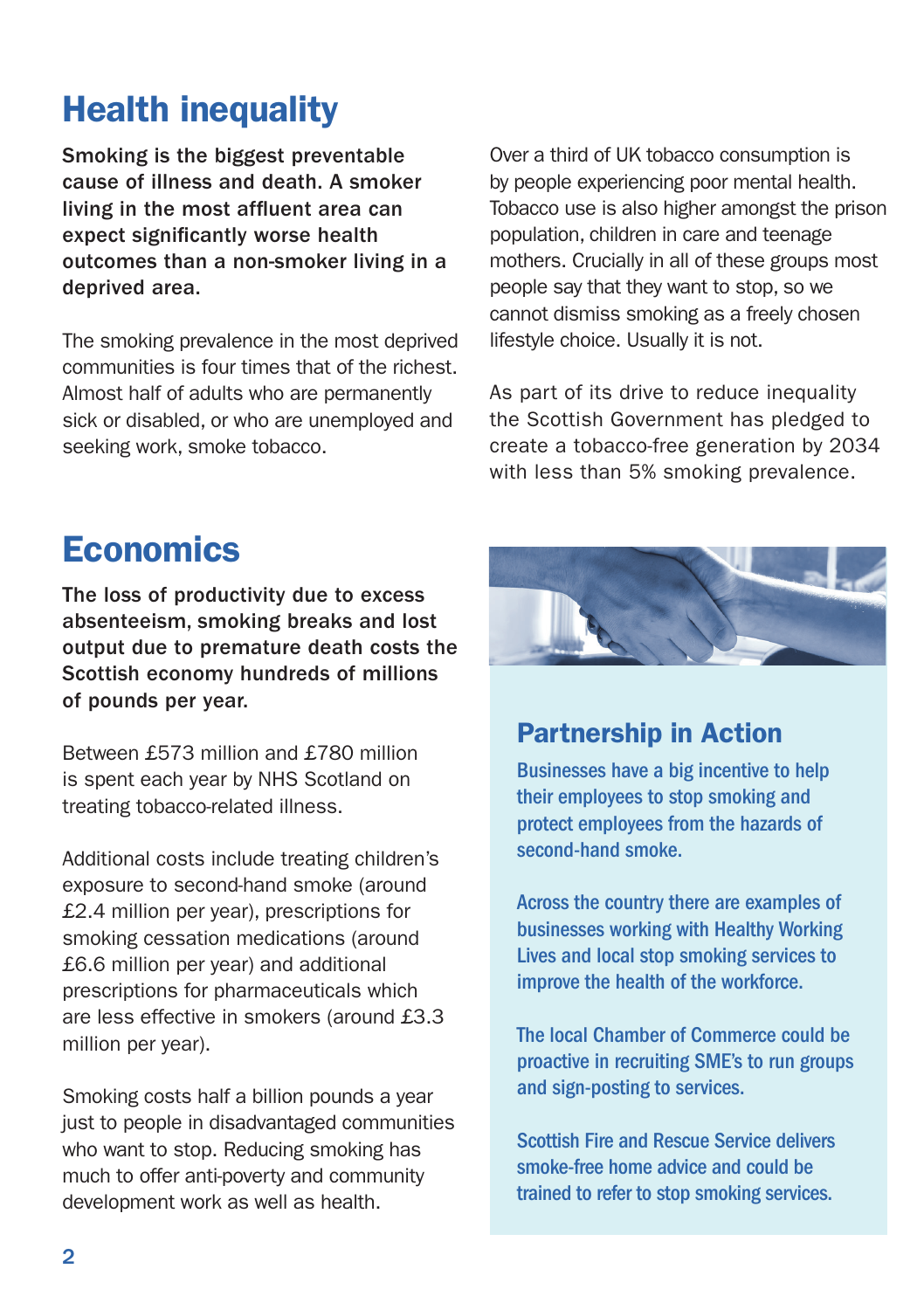Scotland has a lower life expectancy than any country in Western Europe or North America, with the impact of the historically higher smoking rate able to account for this.

### **Wellbeing**

Around 10,200 deaths a year in Scotland are attributed to tobacco use; that's a fifth of all deaths. There are 128,000 smoking related hospital admissions every year in Scotland, equating to 2,500 people a week, 350 people a day or 15 people an hour.

Amongst the 35 - 69 age group an average of 22 years of life are lost for every smokingrelated death.

Smoking is known to cause at least 14 types of cancer and 86% of lung cancers are attributed to smoking. Smoking also plays a part in cardiovascular disease, diabetes, macular degeneration, infertility, mental illness and dementia.

When smokers quit they can see improvements in mood, in energy levels, in their appearance and in their sex lives. Freedom from this harmful addiction and the economic burden it brings can significantly change people's spending power, feelings of wellbeing and motivation for further self-improvement.

Every person admitted to hospital should be offered stop smoking support whilst in hospital and when they return home.

The unacceptably high prevalence of smoking amongst those experiencing poor mental health needs to be tackled. The mental health care community itself has an important part to play in improving support for stopping smoking to improve physical health amongst service users.

Sport clubs and colleges can devise tobacco-free policies to emphasise the benefits and normality of non-smoking.

Education providers can play a greater role in not only providing good health education to children but by reaching out into the community. They can stress the need for smoke-free environments for children and discourage supply of tobacco to children in cooperation with trading standards and health promotion colleagues.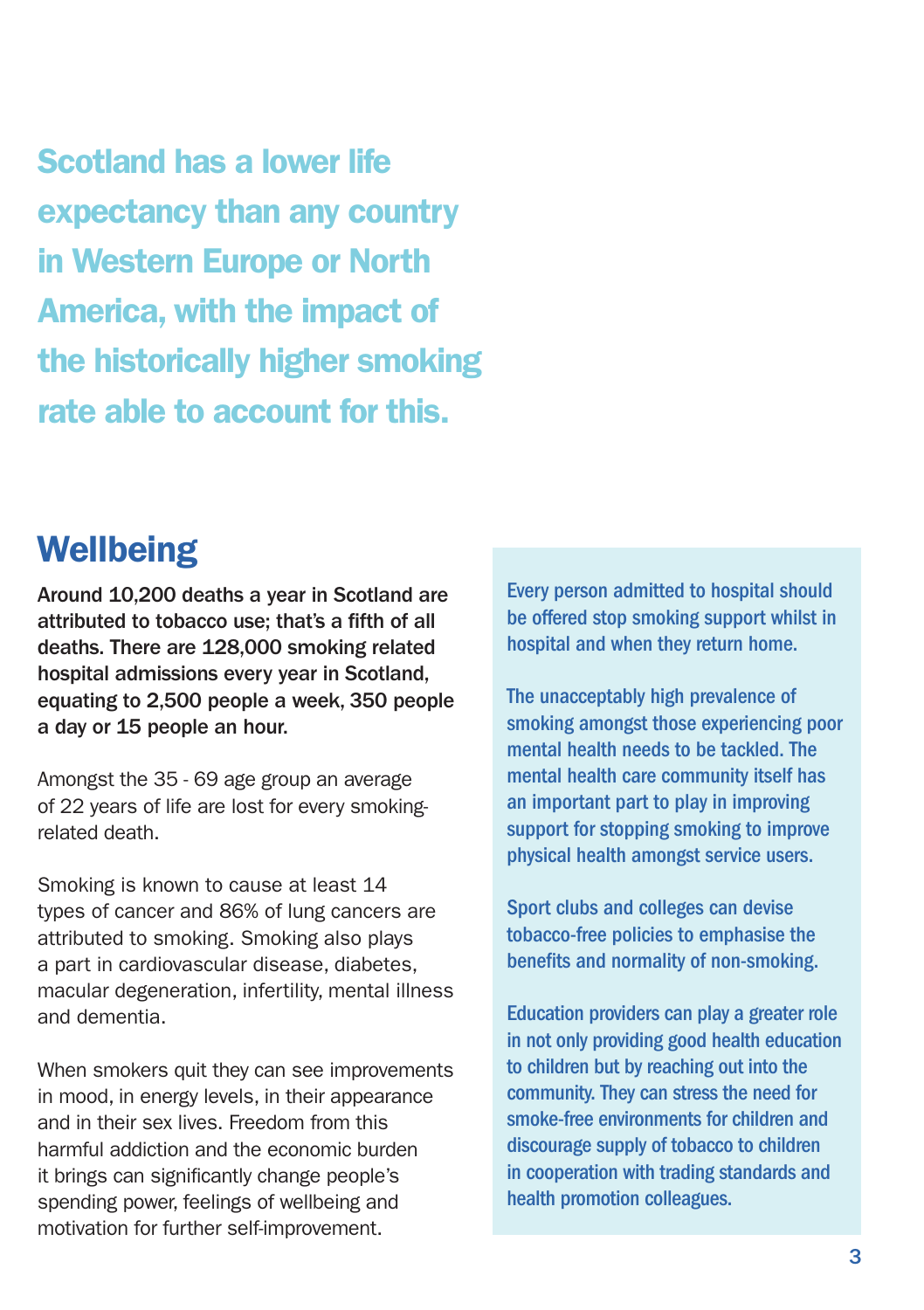## Community resilience

People who are strained financially are more likely to smoke than people not experiencing financial strain. It takes money out of their pockets and their communities. Research has found that parents who experienced increased financial strain, over the period of the recession, were more likely to continue smoking or to relapse. This suggests that tobacco may be commonly used as a palliative for 'stress' (although it actually does not relieve stress). Families who are already struggling to cope are further disadvantaged by smoking. Smoking is expensive, involving an average spend of £1,626 a year and smokers are more likely to have impaired physical and mental health and a shorter lifespan. This cannot help family cohesion.

A family with household income of £18,400 a year, and two parents each smoking 20 a day, would lose one quarter of their whole income (around £4,600) to smoking.

'Smoking is expensive, involving an average spend of £1,626 a year'

Reducing the smoking rate presents an unmissable opportunity to tackle poverty. Every 1% reduction in Scotland's smoking rate provides an extra £12.5 million in disposable income to those in the most deprived SIMD group. Achieving the 5% smoking rate in the Scottish Government tobacco control strategy would put £360 million into the pockets of the poorest 20% of Scots every year.

It is important to place compassion at the heart of stop smoking interventions and consider where smokers are in their lives and how they may best be contacted and helped.

Debt advisory services, credit unions and food banks have a role to play in improving public health. By sympathetic counselling and referral to stop smoking services, debt advisory services can both increase family income and provide a boost to health and self-esteem.

ASH Scotland has produced materials to help money advice staff broach the issue of smoking with clients, to see if they would be interested in quitting in order to save money.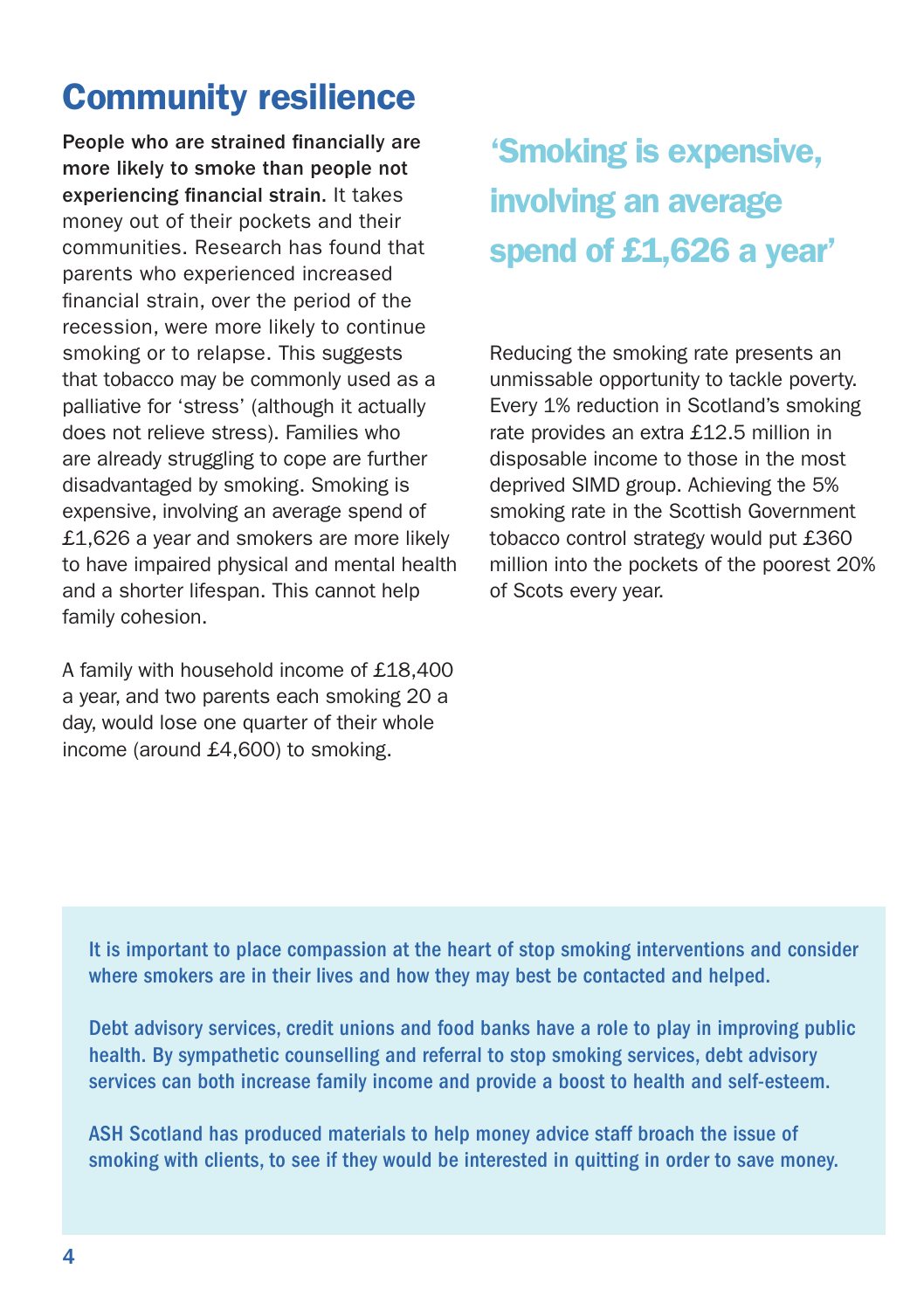### Case studies

#### East Dunbartonshire Tobacco Alliance

is a partnership of statutory and voluntary organisations, which aims to reduce tobacco-related harm by delivering the key priorities outlined within its Tobacco Control Strategy. Its vision is to 'work together to create an environment where people do not start smoking, where smokers want to and are supported to stop smoking and where communities are protected from tobacco harm'.

The partners are: East Dunbartonshire Health and Social Care Partnership, East Dunbartonshire Council, Police Scotland, Scottish Fire and Rescue, East Dunbartonshire Leisure and Culture Trust, East Dunbartonshire Voluntary Action, NHS Greater Glasgow and Clyde.

Recent successes include a new tobacco strategy and action plan created after public consultation, smoke-free playgrounds and piloting clean air event areas at Kirkintilloch's annual canal festival. All the Alliance partners support Scotland's Charter for a Tobacco-free Generation.

'The younger an individual starts to smoke, the more likely they are to be an adult smoker...'

Fife College aspires to be a smoke-free College Campus by 2019. They have recently introduced a new Clear Air Policy and have committed to the Healthy Body Health Minds initiative to help change attitudes towards smoking on campus. The college works in partnership with NHS Fife Stop-smoking Services to support staff and students to quit smoking whilst promoting positive health messages across campus.

Smoke-free Sports is an NHS Highland initiative and is part of their overall aspiration for a smoke-free future. This is not about banning tobacco in Highland or unfairly stigmatising those who wish to smoke; the focus is on doing everything to encourage children and young people to choose NOT to smoke.

We know that the younger an individual starts to smoke, the more likely they are to be an adult smoker, to smoke more heavily during adulthood and likelier to fall ill as a result of smoking.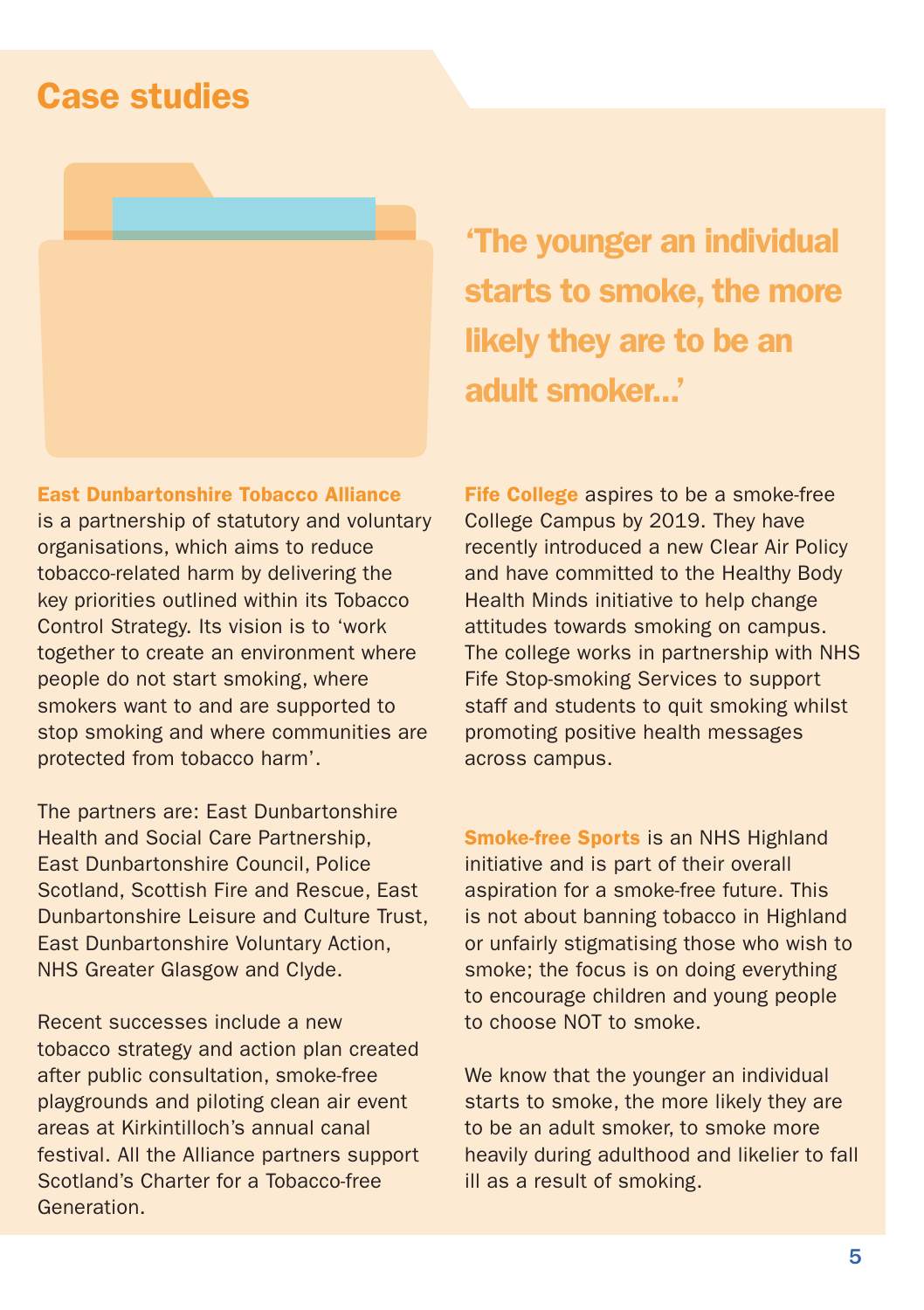

'A smoke-free policy is not a personal attack on smokers; the issue is not whether people can smoke, but when and where they can smoke'

Smoke-free Sports is about promoting health, creating environments to help prevent young people from starting to smoke and giving everyone a chance to perform at their best.

Inverness Soccer Sevens, Street League and Youth League have signed up to Smoke-Free Sports which means they now have a smoke-free policy. The policy clearly states that players, coaches and spectators do not smoke while taking part in the activities of their football team or representing the team. A smoke-free policy is not a personal attack on smokers; the issue is not whether people can smoke, but when and where they can smoke.

This initiative is now being extended into other sports across Highland.

#### NHS Lothian tobacco–free schools

In partnership with NHS Lothian and 12 Lothian schools across four local authorities, ASH Scotland supported the creation of tobacco-free schools policies and curriculum development that has helped change the way tobacco is viewed across the school community. Schools followed their own development paths with some creating their own signage, involving partners on a shared campus or putting in place stop smoking support for parents.

Other innovations involved visiting local shops and businesses in order to raise the community profile of new tobaccofree school policies. By doing so, schools reinforced the need for vigilance on issues like underage and proxy sales of tobacco. Many schools trained senior pupils to educate younger pupils and undertake catchment primary school visits.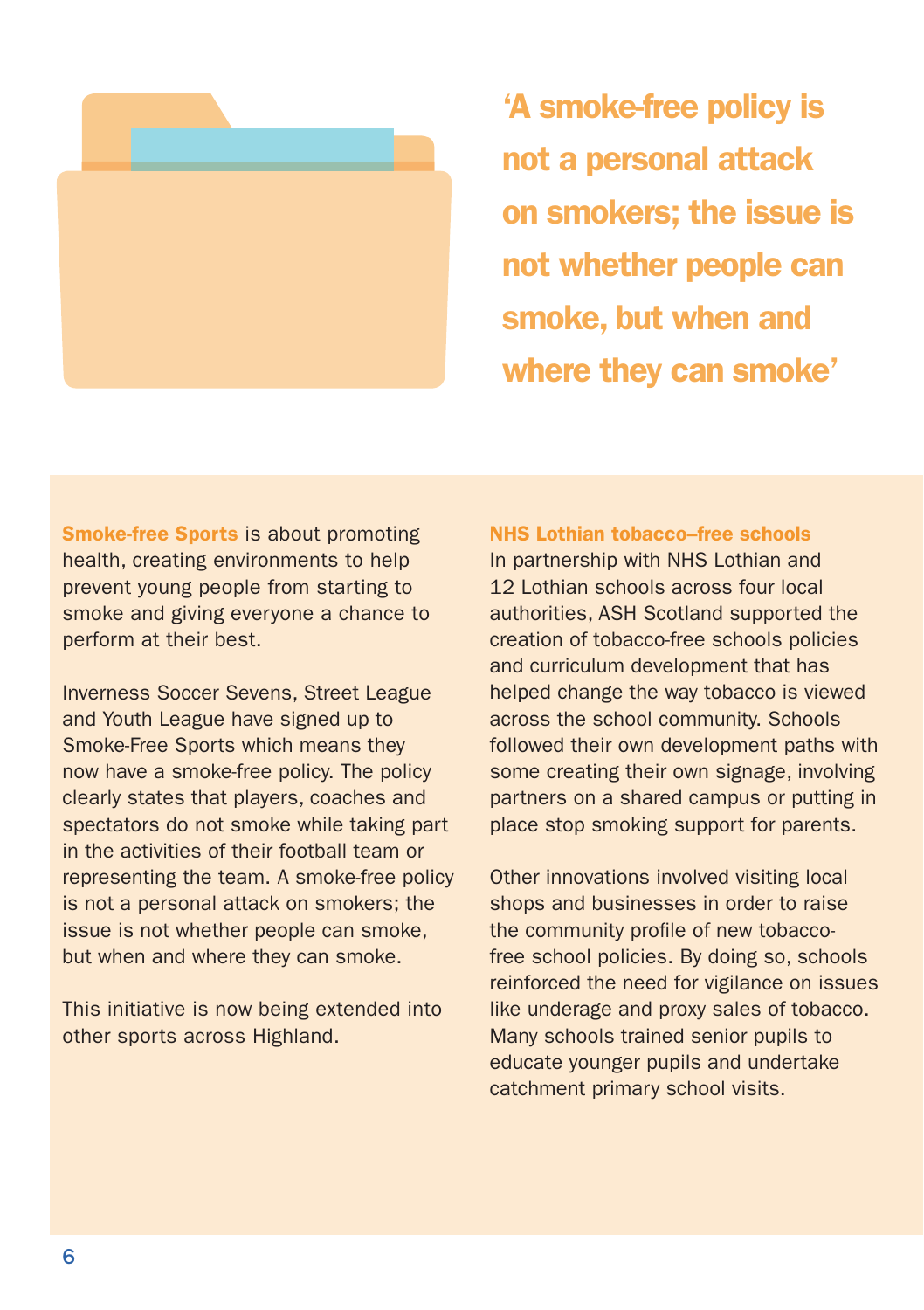

Scotland's Charter for a Tobacco-free Generation is aimed at organisations whose work directly or indirectly impacts on children, young people and families.

ASH Scotland has developed this initiative to help deliver a Tobacco-free Generation by 2034.

The aim of Scotland's Charter for a Tobacco-free Generation is to:

- raise awareness of the goal of creating a tobacco-free generation of Scots by 2034 and the Scottish Government's tobacco control strategy and;
- inspire organisations to take action to reduce the harm caused by tobacco;
- support organisations whose work impacts on children, young people and families.

The Charter has six key principles that encourage discussion and enable organisations to examine how their own policy and practice can best contribute to the tobacco-free goal:

- every baby should be born free from the harmful effects of tobacco;
- 2 children have a particular need for a smoke-free environment;
- all children should play, learn and socialise in places that are free from tobacco;
- 4 every child has the right to effective education that equips them to make informed positive choices on tobacco and health;
- all young people should be protected from commercial interests which profit from recruiting new smokers;
- any young person who smokes should be offered accessible support to help them to become tobacco-free.

The Scottish Borders Community Planning Partnership works closely with partners for the benefit of people in the Borders. They were the first community planning partnership to sign up to the Charter. They have since created a strong local tobacco strategy that involves the whole partnership in activity in support of the six Charter principles. They took a unique approach to the sign-up process to receive buy-in from all stakeholders.